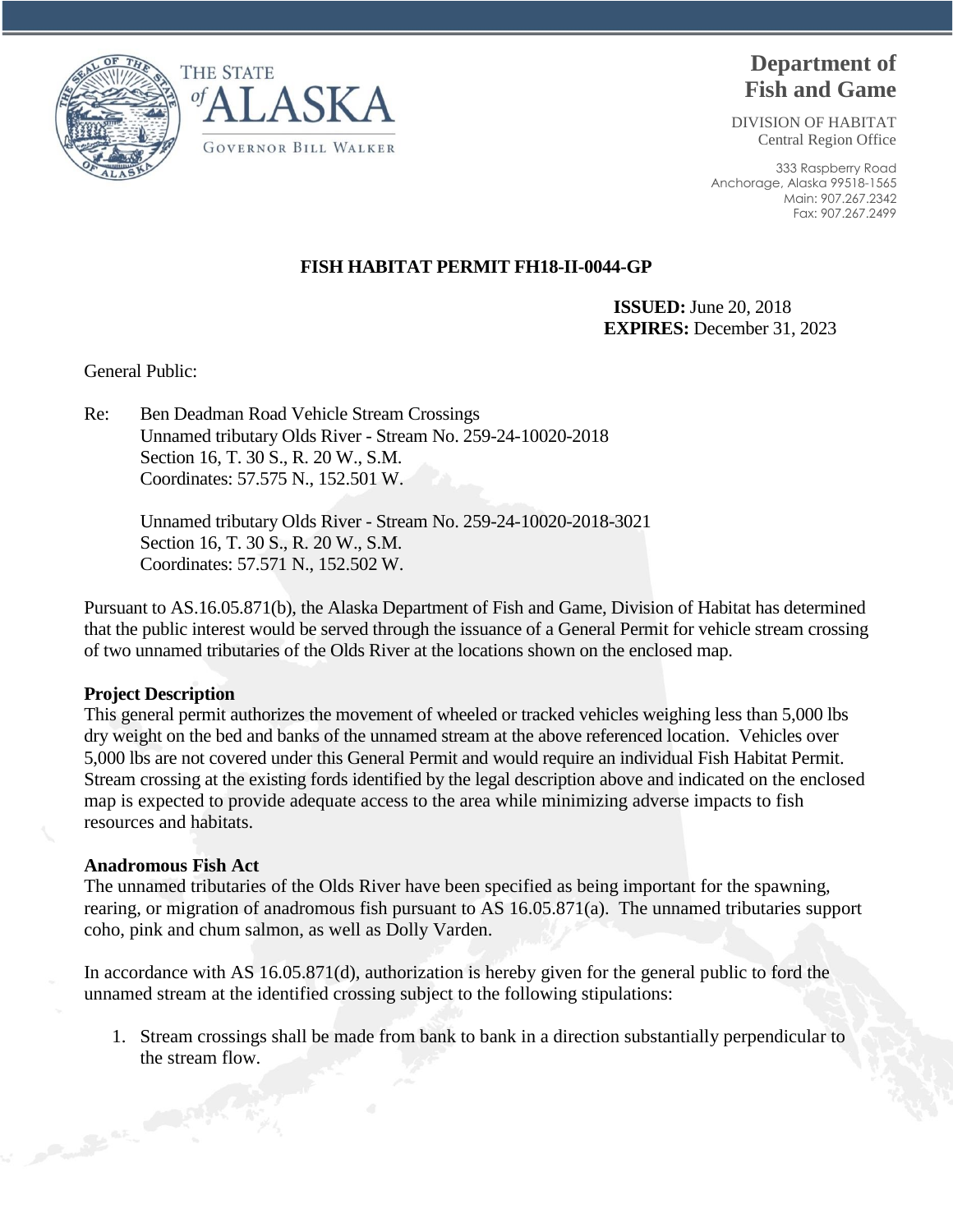- 2. Stream crossings shall be made only at locations with gradually sloping banks. There shall be no crossings at locations with sheer or cut banks.
- 3. Streambanks and streambeds shall not be altered or disturbed in any way to facilitate crossings.
- 4. Vehicles shall not be parked in open water. Parking below ordinary high water is authorized only on frozen surfaces or exposed gravel bars.
- 5. Vehicles shall not be refueled or serviced below ordinary high water. Vehicles leaking oil or other hazardous substances are prohibited from crossing the creek.
- 6. This permit must be retained onsite during stream crossings activities.

The vehicle owner and the operator, or the legal guardian of minor dependents, is responsible for the actions of persons who participate in the approved activity. For any activity that significantly deviates from this approval, the responsible party shall notify the Division of Habitat and obtain written approval in the form of individual permit before beginning the activity. Any action taken that increases the scope of the activity or that negates, alters, or minimizes the intent or effectiveness of any stipulation contained in this general permit will be deemed a significant deviation from the approved activity. The final determination as to the significance of any deviation and the need for an individual permit is the responsibility of the Division of Habitat. Therefore, it is recommended that the Division of Habitat be consulted immediately when a deviation from the approved activity is being considered.

This letter constitutes a General Permit issued under the authority of AS 16.05.871 and must be retained on site during project activities. Please be advised that this determination applies only to activities regulated by the Division of Habitat; other agencies also may have jurisdiction under their respective authorities. This determination does not relieve you of your responsibility to secure other permits; state, federal, or local. You are still required to comply with all other applicable laws.

In addition to the penalties provided by law, this General Permit may be terminated or revoked for failure to comply with its provisions or failure to comply with applicable statutes and regulations. The department reserves the right to require mitigation measures to correct disruption to fish and game created by the project and which was a direct result of the failure to comply with this permit or any applicable law.

The recipient of this General Permit shall indemnify, save harmless, and defend the department, its agents, and its employees from any and all claims, actions, or liabilities for injuries or damages sustained by any person or property arising directly or indirectly from permitted activities or your performance under this General Permit. However, this provision has no effect if, and only if, the sole proximate cause of the injury is the department's negligence.

This permit decision may be appealed in accordance with the provisions of AS 44.62.330-630.

Any questions or concerns about this permit may be directed to Habitat Biologist Will Frost at 267-2813 or emailed to william.frost@alaska.gov.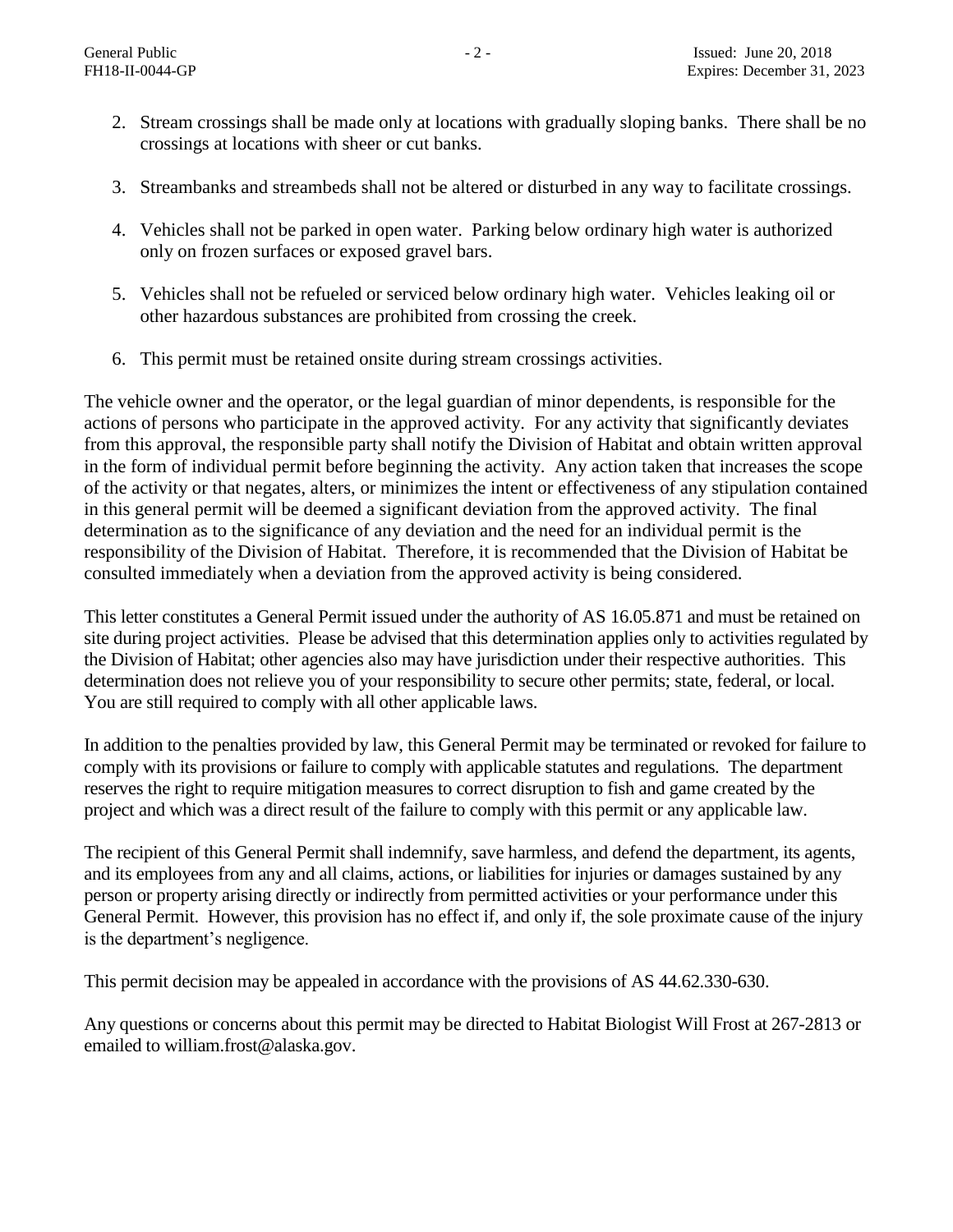Sincerely,

Sam Cotten, Commissioner

Benkort  $\sim$ 

- By: Ronald Benkert Regional Supervisor Central Region Office
- Enc: Stream Crossing Map
- cc: AWT, Kodiak
- ecc: N. Svoboda, ADF&G T. Hansen, ADF&G T. Polum, ADF&G A. Ott, ADF&G K. Schaberg, ADF&G J. Rypkema, ADEC C. Larson, ADNR M. Slife, KIB USACE, Regulatory Branch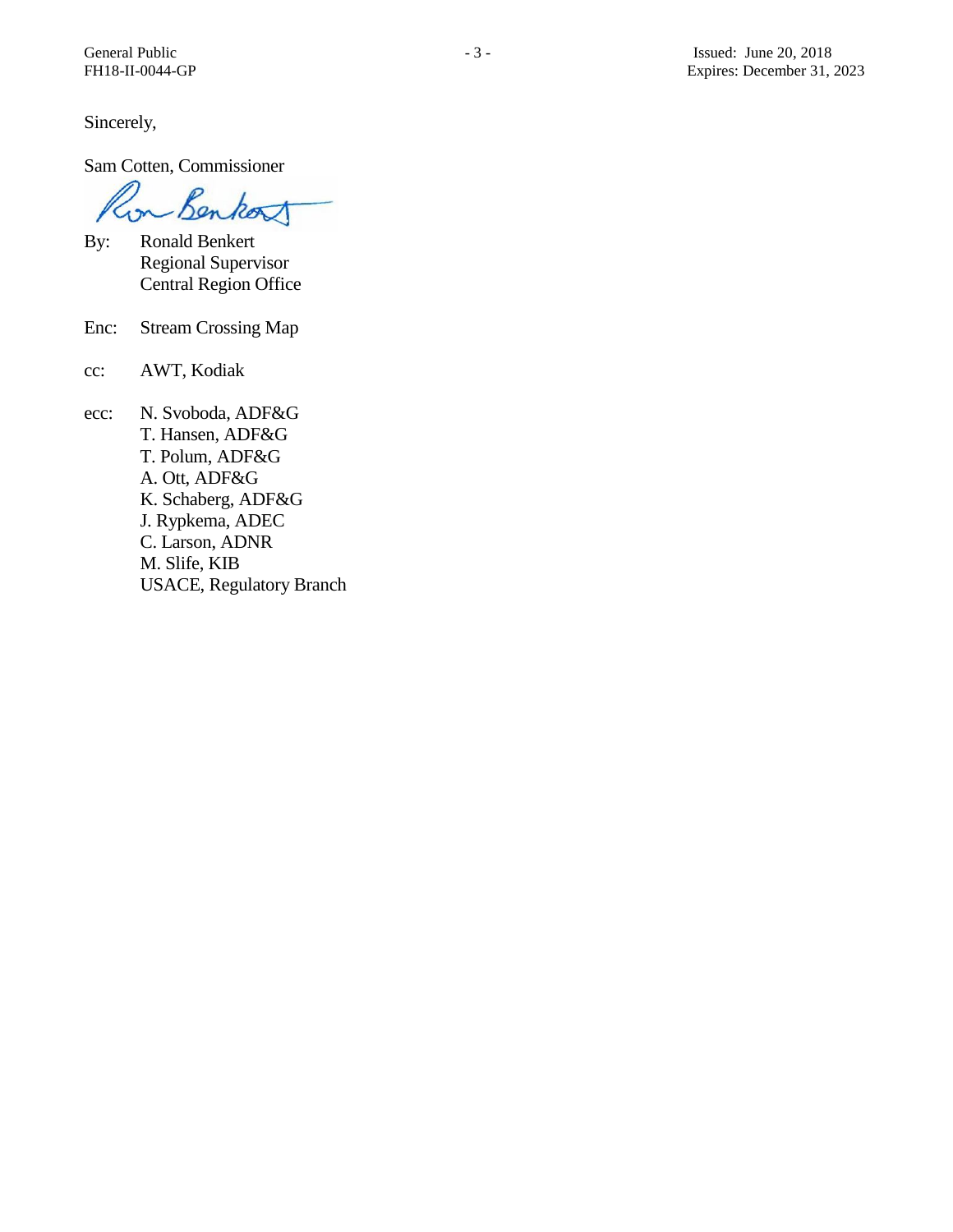## **FISH HABITAT PERMIT FH18-II-0044-GP**

#### **APPROVED STREAM CROSSING – MAP**

**1 Unnamed tributary Olds River – Stream No. 259-24-10020-2018**

Section 16, T. 30 S., R. 20 W., S.M. Coordinates: 57.575 N., 152.501 W.

#### **2 Unnamed tributary Olds River - Stream No. 259-24-10020-2018-3021**

 Section 16, T. 30 S., R. 20 W., S.M. Coordinates: 57.571 N., 152.502 W.

Map notes: There are two approved fords of anadromous fish bearing waters within the area shown on this map, as noted by the legal description above and depicted on the map. Crossings are authorized only within 20 feet of the centerline of a traditional ford crossing at the referenced location. You are advised to contact the Kodiak ATV Club or the appropriate land management agency concerning the location of approved trails or other restrictions on vehicle use on lands managed by those agencies. Vehicle stream crossings of other specified anadromous fish bearing waters, or other locations are not authorized, except by individual permit or other General Permits.